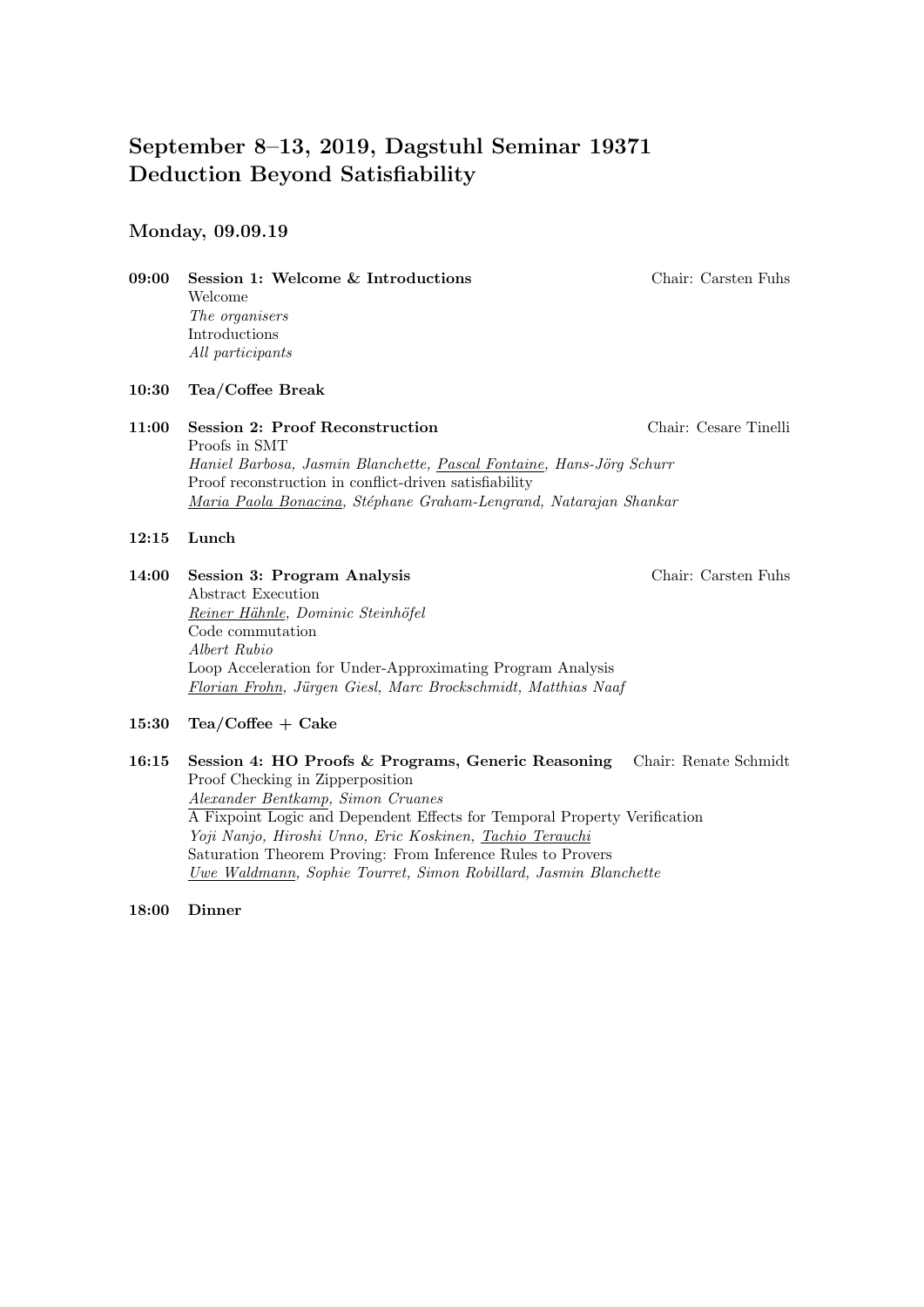## Tuesday, 10.09.19

09:00 Session 5: QBF Chair: Joao Marques-Silva Tractable QBF and model counting via Knowledge Compilation Florent Capelli Proof Systems for Quantified Boolean Formulas Martina Seidl

## 10:00 Tea/Coffee Break

10:30 Session 6: Applications Chair: Reiner Hähnle Network Verification at Hyperscale: Challenges and Opportunities Andrey Rybalchenko Correct-by-Decision Solving and Applications Alexander Nadel The Logical ECU Christoph Weidenbach

#### 12:15 Lunch

14:00 Session 7: Proof analysis, induction Chair: Laura Kovács Algorithmic Analysis of Proofs via CERES Alexander Leitsch Inductive Inference with Recursion Analysis in Separation Logic Quang Loc Le Efficient Validation of FOLID Cyclic Induction Reasoning Sorin Stratulat

#### 15:30 Tea/Coffee  $+$  Cake

16:15 Session 8: Description Logics, Abduction, Forgetting Chair: Andrzej Szałas Forgetting-Based Abductive Reasoning and Inductive Learning in Ontologies Warren Del-Pinto, Renate A. Schmidt Abduction in DL by translation to FOL Sophie Tourret, Patrick Koopmann, Christoph Weidenbach Forgetting for Computing Snap-Shots of Ontologies: Progress and Challenges Renate Schmidt

18:00 Dinner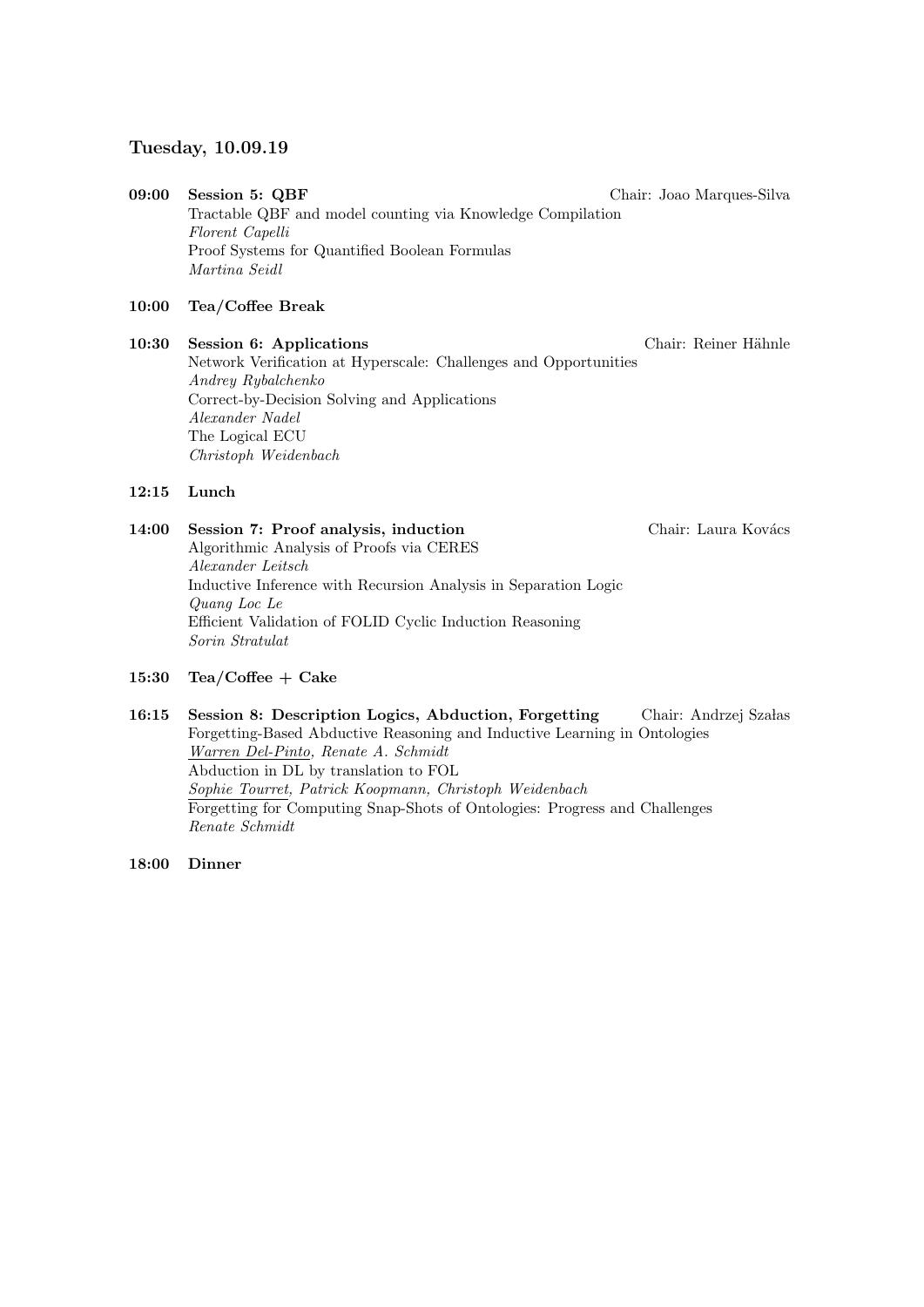## Wednesday, 11.09.19

| 09:00 | Session 9: Constrained Horn Clauses & Induction               | Chair: Pascal Fontaine |
|-------|---------------------------------------------------------------|------------------------|
|       | Spacer on Jupyter                                             |                        |
|       | Arie Gurfinkel                                                |                        |
|       | Induction in saturation-based proof search<br>Andrei Voronkov |                        |

## 10:00 Tea/Coffee Break

10:30 Session 10: Probabilities & Loops Chair: Jürgen Giesl Rule-Based Nonmonotonic Reasoning with Probabilities  $Andrzej$   $Szadas$ Reasoning about Expected Runtimes of Probabilistic Programs Benjamin Kaminski Loop Detection by Logically Constrained Rewriting Sarah Winkler, Naoki Nishida

#### 12:15 Lunch

13:30 Excursion to Saarschleife, Cloefpath walk and Brewery tour with Dinner in Mettlach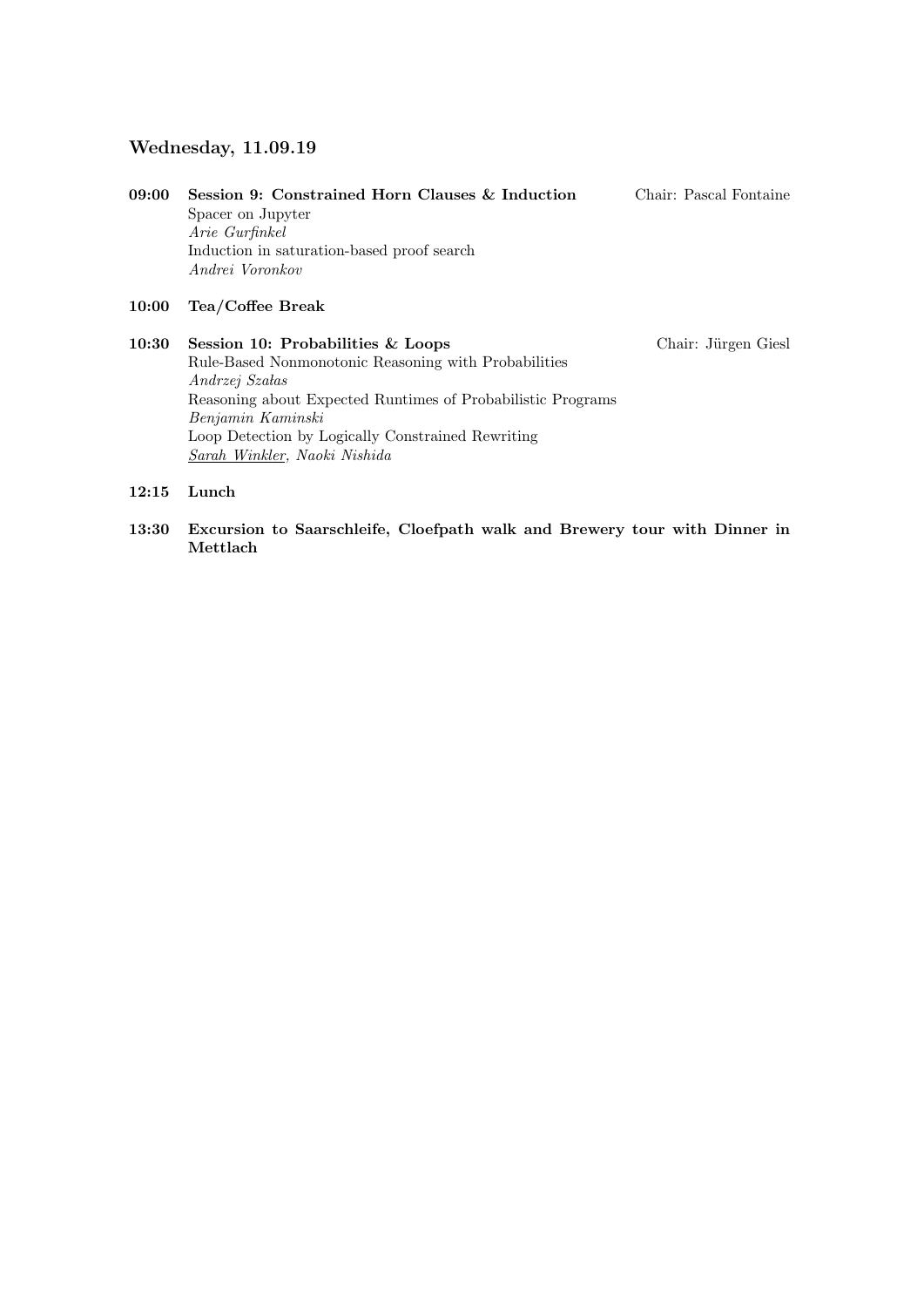## Thursday, 12.09.19

| 09:00 | Session 11: SAT, MaxSAT & Temporal Specifications | Chair: Martina Seidl |
|-------|---------------------------------------------------|----------------------|
|       | Efficient SAT-Based Reasoning Beyond NP           |                      |
|       | Joao Marques-Silva                                |                      |
|       | Reactive Synthesis beyond Realizability           |                      |
|       | Rayna Dimitrova                                   |                      |

#### 10:00 Tea/Coffee Break

10:30 Session 12: Program Abstraction & Separation Logic Chair: Ruzica Piskac Cell morphing: from array programs to array-free Horn clauses Julien Braine, Laure Gonnord, David Monniaux Probabilistic Symbolic Execution using Separation Logic Quoc Sang Phan Local Reasoning for Global Graph Properties Siddharth Krishna, Alexander Summers, Thomas Wies

#### 12:15 Lunch

14:00 Session 13: SMT, Decomposition & Bit-Vectors Chair: Philipp Rümmer Ultimate Automizer and the Search for the Perfect Proof Matthias Heizmann Safe Decomposition of Timing Requirements: Verification and Synthesis Alessandro Cimatti, Luca Geatti, Alberto Griggio, Stefano Tonetta Logically Constrained Rewriting over Bit Vectors Naoki Nishida

15:30 Tea/Coffee  $+$  Cake

16:15 Session 14: Complexity, Neural Networks & Repair Chair: Benjamin Kaminski Decision Procedures Beyond Satisfiability Jürgen Giesl, Florian Frohn, Peter Giesl, Marcel Hark NeuroCore: Guiding CDCL Solvers with Unsat-Core Predictions Nikolaj S. Bjørner, Daniel Selsam Using SMT solvers to reason about firewalls Ruzica Piskac

18:00 Dinner